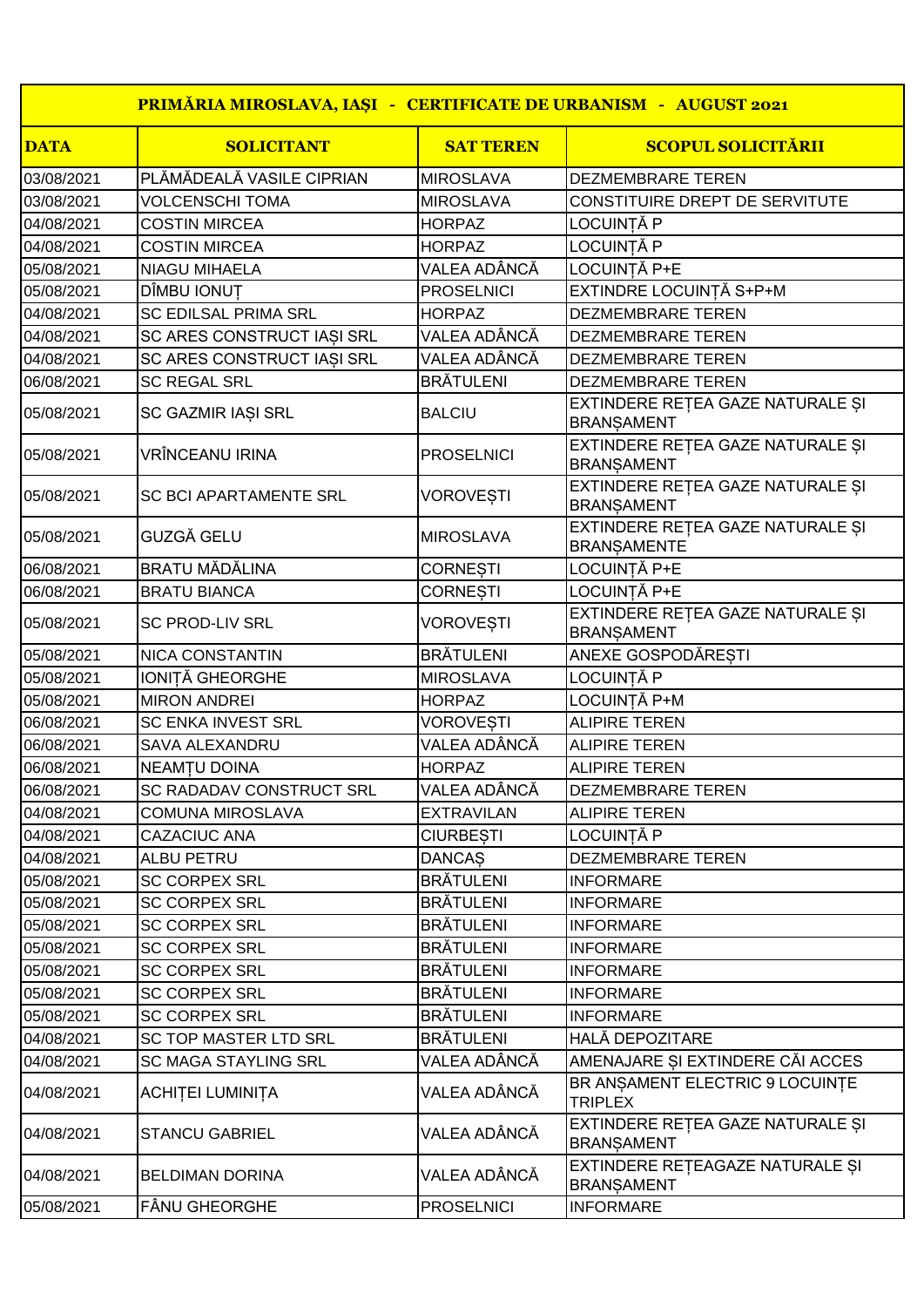| 05/08/2021 | <b>SC LUCMAR IMOBILIARE SRL</b> | <b>BRÄTULENI</b>     | <b>INFORMARE</b>                            |
|------------|---------------------------------|----------------------|---------------------------------------------|
| 05/08/2021 | <b>SURCICĂ IOAN</b>             | <b>CIURBESTI</b>     | <b>INFORMARE</b>                            |
| 09/08/2021 | <b>SC DALEX SRL</b>             | VALEA ADÂNCĂ         | <b>ALIPIRE TEREN</b>                        |
| 09/08/2021 | <b>DIMA CORINA</b>              | <b>VOROVESTI</b>     | <b>DEZMEMBRARE TEREN</b>                    |
| 09/08/2021 | LĂCĂTUSU LILIANA                | <b>PROSELNICI</b>    | <b>DEZMEMBRARE TEREN</b>                    |
| 09/08/2021 | <b>TABAC ANDREI</b>             | VALEA ADÂNCĂ         | <b>ALIPIRE TEREN</b>                        |
| 09/08/2021 | <b>IORDĂCHEL GENU</b>           | VALEA ADÂNCĂ         | LOCUINȚĂ P+E                                |
| 09/08/2021 | <b>ANUSCA GABRIEL</b>           | VALEA ADÂNCĂ         | PUZ-DIN A2 ÎN L1a                           |
| 09/08/2021 | <b>SC CORPEX SRL</b>            | <b>BRÄTULENI</b>     | <b>INFORMARE</b>                            |
| 09/08/2021 | <b>SC CORPEX SRL</b>            | <b>BRÄTULENI</b>     | <b>INFORMARE</b>                            |
| 09/08/2021 | <b>CAPMARE IONUT</b>            | <b>HORPAZ</b>        | LOCUINȚĂ P+M                                |
| 10/08/2021 | <b>SC SHIFRA HOME SRL</b>       | <b>BALCIU</b>        | LOCUINȚĂ P+M                                |
| 10/08/2021 | MUNTEANU MARIANA                | <b>VALEA URSULUI</b> | INTRARE ÎN LEGALITATE EXTINDERE<br>LOCUINȚĂ |
| 10/08/2021 | <b>GRIGOROVICI BOGDAN</b>       | <b>MIROSLAVA</b>     | <b>INFORMARE</b>                            |
| 10/08/2021 | <b>BUTNARU MARIA</b>            | VALEA ADÂNCĂ         | <b>INFORMARE</b>                            |
| 10/08/2021 | <b>LUPU ALEX</b>                | <b>CORNESTI</b>      | LOCUINȚĂ P+E                                |
| 10/08/2021 | <b>SC SHIFRA HOME SRL</b>       | <b>BALCIU</b>        | LOCUINȚĂ P+M                                |
| 10/08/2021 | SC INA DESIGN COMPANY SRL       | <b>HORPAZ</b>        | DOUĂ LOCUINȚE DUPLEX P+E+M                  |
| 10/08/2021 | <b>SC TRANSGAZ SA</b>           | VALEA ADÂNCĂ         | REAMPLASARE STAȚIE PROTECȚIE                |
| 11/08/2021 | <b>BACIU STEFAN</b>             | <b>HORPAZ</b>        | 2 SOCUINTE S+P, P+E                         |
| 11/08/2021 | CÂRȚAN PARASCHIVA               | <b>CORNESTI</b>      | <b>DEZMEMBRARE TEREN</b>                    |
| 11/08/2021 | <b>FLOREA CONSTANTIN</b>        | <b>MIROSLAVA</b>     | LOCUINȚĂ P                                  |
| 11/08/2021 | <b>FLOREA CONSTANTIN</b>        | <b>MIROSLAVA</b>     | LOCUINȚĂ P                                  |
| 11/08/2021 | <b>FLOREA CONSTANTIN</b>        | <b>MIROSLAVA</b>     | LOCUINȚĂ P                                  |
| 11/08/2021 | <b>VORNICU VICTOR</b>           | GĂURENI              | LOCUINȚĂ P                                  |
| 11/08/2021 | <b>MORARU GABRIEL</b>           | <b>CIURBESTI</b>     | LOCUINȚĂ P+M                                |
| 11/08/2021 | <b>VASILIU GABRIEL</b>          | <b>BALCIU</b>        | LOCUINȚĂ P+E                                |
| 11/08/2021 | <b>CHELEA MIHAI</b>             | <b>VOROVESTI</b>     | LOCUINȚĂ P+E                                |
| 11/08/2021 | <b>LUCHIAN IOAN</b>             | <b>MIROSLAVA</b>     | <b>GARAJ</b>                                |
| 11/08/2021 | SC PIGI EDIL COMPANY SRL        | <b>VOROVESTI</b>     | LOCUINȚĂ P+E                                |
| 11/08/2021 | SC PIGI EDIL COMPANY SRL        | VOROVEȘTI            | LOCUINȚĂ P+E                                |
| 11/08/2021 | DELEANU CORNELIU                | <b>MIROSLAVA</b>     | ANEXE GOSPODĂRESTI                          |
| 11/08/2021 | PASCANU PETRE                   | VALEA ADÂNCĂ         | LOCUINȚĂ DUPLEX P+E                         |
| 11/08/2021 | HOMEUCĂ CONSTANTIN              | <b>MIROSLAVA</b>     | LOCUINȚĂ                                    |
| 11/08/2021 | POPOVICI SMARANDA               | VALEA ADÂNCĂ         | AMPLASARE FIRMĂ LUMINOASĂ                   |
| 11/08/2021 | POPOVICI SMARANDA               | VALEA ADÂNCĂ         | AMPLASARE FIRMĂ LUMINOASĂ                   |
| 13/08/2021 | AIONITOAIE TUDOR                | <b>VALEA URSULUI</b> | LOCUINTĂ                                    |
| 13/08/2021 | LUPU ANIȘOARA                   | HORPAZ               | LOCUINȚĂ P+M                                |
| 13/08/2021 | <b>BLEJUSCĂ MARIUS</b>          | <b>CIURBESTI</b>     | LOCUINȚĂ P+E+M                              |
| 13/08/2021 | <b>TANASE VLAD</b>              | VALEA ADÂNCĂ         | LOCUINȚĂ P+E+M                              |
| 11/08/2021 | <b>STANCU GABRIEL</b>           | <b>VOROVESTI</b>     | LOCUINȚĂ P                                  |
| 11/08/2021 | <b>SC SHIFRA HOME SRL</b>       | <b>BALCIU</b>        | LOCUINȚĂ P+M                                |
| 12/08/2021 | <b>SUIU ELENA</b>               | <b>VALEA URSULUI</b> | LOCUINȚĂ P                                  |
| 12/08/2021 | <b>IFRIM ELENA</b>              | <b>VALEA URSULUI</b> | LOCUINȚĂ P                                  |
| 12/08/2021 | LAZĂR GABRIEL                   | VALEA ADÂNCĂ         | LOCUINȚĂ P+E                                |
| 12/08/2021 | LUNGU MELANIA                   | VALEA ADÂNCĂ         | LOCUINȚĂ P+E                                |
| 12/08/2021 | CHIRILĂ DUMITRU                 | <b>CIURBESTI</b>     | LOCUINȚĂ P                                  |
| 12/08/2021 | SC SUN RESIDENCE SRL            | VALEA ADÂNCĂ         | LOCUINȚĂ DUPLEX D+P+1E                      |
| 12/08/2021 | <b>BOBOC FLORIN</b>             | <b>PROSELNICI</b>    | LOCUINȚĂ P+E                                |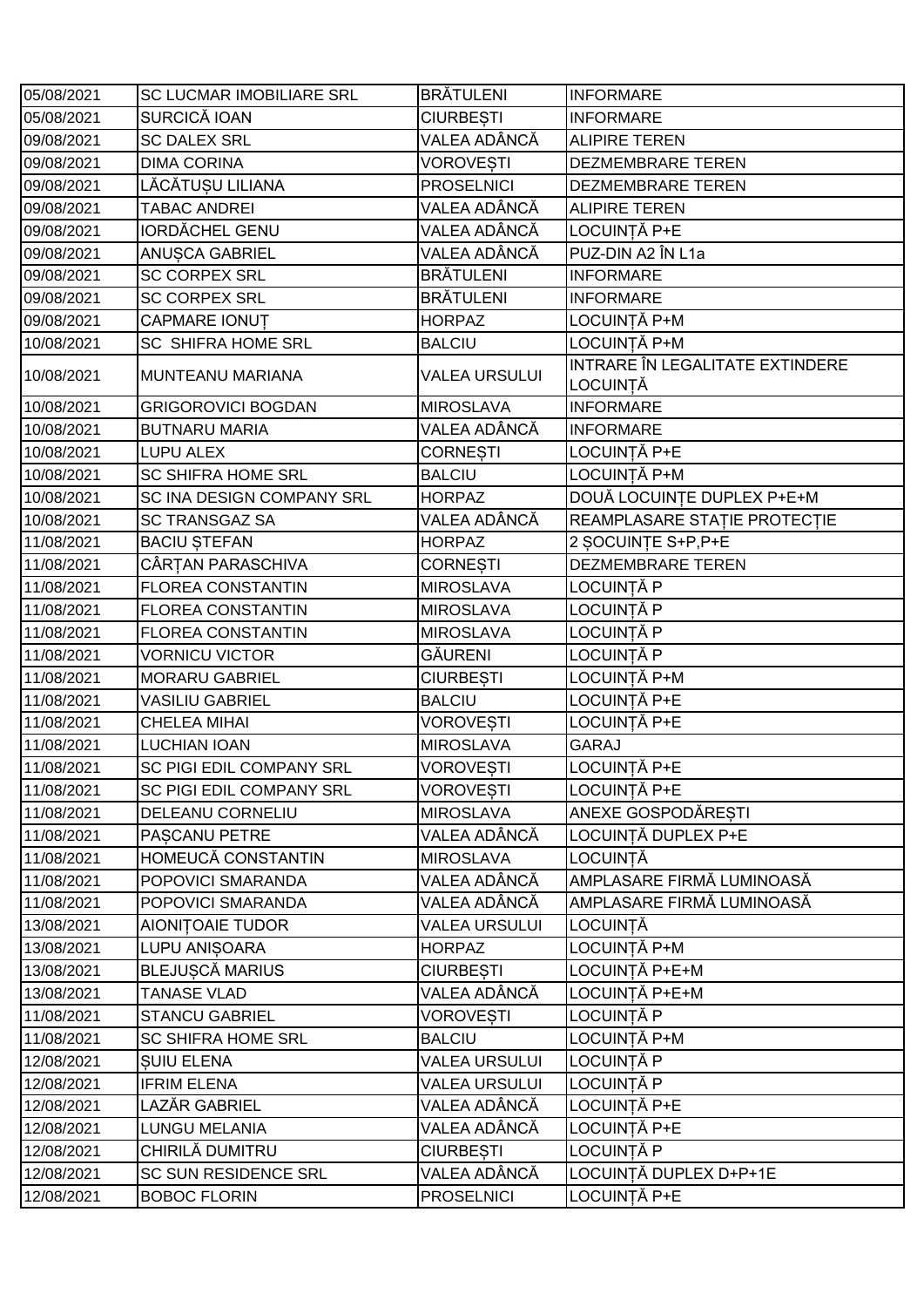| 12/08/2021 | <b>BORDEIANU GABRIEL</b>                  | VALEA ADÂNCĂ                                                                              | LOCUINȚĂ P                     |
|------------|-------------------------------------------|-------------------------------------------------------------------------------------------|--------------------------------|
| 12/08/2021 | ROTARIU ANDREI                            | <b>MIROSLAVA</b>                                                                          | ÎMPREJMUIRE TEREN              |
| 12/08/2021 | CASIAN IONUT                              | <b>BALCIU</b>                                                                             | LOCUINȚĂ P                     |
| 12/08/2021 | CASIAN IONUT                              | <b>BALCIU</b>                                                                             | LOCUINȚĂ P                     |
| 12/08/2021 | SC AMERICAN ECO HOMES SRL                 | VALEA ADÂNCĂ                                                                              | LOCUINȚĂ D+P                   |
| 12/08/2021 | SC AMERICAN ECO HOMES SRL                 | VALEA ADÂNCĂ                                                                              | LOCUINȚĂ D+P                   |
| 12/08/2021 | SC AMERICAN ECO HOMES SRL                 | VALEA ADÂNCĂ                                                                              | LOCUINTĂ D+P                   |
| 12/08/2021 | SC AMERICAN ECO HOMES SRL                 | VALEA ADÂNCĂ                                                                              | LOCUINȚĂ D+P                   |
| 12/08/2021 | SC AMERICAN ECO HOMES SRL                 | VALEA ADÂNCĂ                                                                              | LOCUINTĂ S+P+E                 |
| 12/08/2021 | SC AMERICAN ECO HOMES SRL                 | VALEA ADÂNCĂ                                                                              | LOCUINTĂ S+P+E                 |
| 12/08/2021 | SC AMERICAN ECO HOMES SRL                 | VALEA ADÂNCĂ                                                                              | LOCUINTĂ S+P+E                 |
| 12/08/2021 | SC AMERICAN ECO HOMES SRL                 | VALEA ADÂNCĂ                                                                              | LOCUINTĂ S+P+E                 |
| 12/08/2021 | SALARIU ALEXANDRU                         | <b>HORPAZ</b>                                                                             | <b>ALIPIRE TEREN</b>           |
| 12/08/2021 | SC ELECTRO SIMION CONSTRUCT<br><b>SRL</b> | <b>VOROVEȘTI</b>                                                                          | SPĂLĂTORIE AUTO                |
| 12/08/2021 | <b>SC BRICO ART SRL</b>                   | <b>VALEA URSULUI</b>                                                                      | 12 LOCUINTE P                  |
| 12/08/2021 | <b>SC SHIFRA HOME SRL</b>                 | <b>BALCIU</b>                                                                             | LOCUINȚĂ P+M                   |
| 12/08/2021 | <b>AVRAM STEFAN</b>                       | <b>MIROSLAVA</b>                                                                          | DEZMEMBRARE TEREN              |
| 12/08/2021 | <b>TANASE VLAD</b>                        | VALEA ADÂNCĂ                                                                              | LOCUINTĂ P+E+M                 |
| 12/08/2021 | ZORILĂ MARIAN                             | <b>BALCIU</b>                                                                             | LOCUINȚĂ P                     |
| 12/08/2021 | SC AUTOTRANSPORT NEC IMPEX<br><b>SRL</b>  | <b>VALEA URSULUI</b>                                                                      | DESFIINȚARE PLATFORMĂ BETONATĂ |
| 12/08/2021 | <b>SALARIU IULIAN</b>                     | <b>HORPAZ</b>                                                                             | LOCUINȚĂ P+E+M                 |
| 16/08/2021 | SPIRIDON LAURENTIU                        | <b>MIROSLAVA</b>                                                                          | LOCUINȚĂ P                     |
| 16/08/2021 | <b>COMUNA MIROSLAVA</b>                   | CIURBEȘTI, CORNE<br>STI, MIROSLAVA, VA<br><b>LEA</b><br>URSULUI, VALEA<br>ADÂNCĂ, URICANI | <b>ASFALTARE STRĂZI</b>        |
| 16/08/2021 | SC CONSTANTIN UNLIMITED SRL               | <b>PROSELNICI</b>                                                                         | LOCUINȚĂ P                     |
| 16/08/2021 | SC CONSTANTIN UNLIMITED SRL               | <b>PROSELNICI</b>                                                                         | LOCUINȚĂ P                     |
| 16/08/2021 | SC CONSTANTIN UNLIMITED SRL               | <b>PROSELNICI</b>                                                                         | LOCUINȚĂ P                     |
| 16/08/2021 | SC CONSTANTIN UNLIMITED SRL               | <b>PROSELNICI</b>                                                                         | LOCUINȚĂ P                     |
| 16/08/2021 | SC CONSTANTIN UNLIMITED SRL               | <b>PROSELNICI</b>                                                                         | LOCUINTĂ P                     |
| 16/08/2021 | SC CONSTANTIN UNLIMITED SRL               | <b>PROSELNICI</b>                                                                         | LOCUINȚĂ P                     |
| 16/08/2021 | SC CONSTANTIN UNLIMITED SRL               | <b>PROSELNICI</b>                                                                         | LOCUINȚĂ P                     |
| 16/08/2021 | SC CONSTANTIN UNLIMITED SRL               | <b>PROSELNICI</b>                                                                         | LOCUINȚĂ P                     |
| 16/08/2021 | SC CONSTANTIN UNLIMITED SRL               | <b>PROSELNICI</b>                                                                         | LOCUINȚĂ P                     |
| 16/08/2021 | SC CONSTANTIN UNLIMITED SRL               | <b>PROSELNICI</b>                                                                         | LOCUINȚĂ P                     |
| 16/08/2021 | SC CONSTANTIN UNLIMITED SRL               | <b>PROSELNICI</b>                                                                         | LOCUINȚĂ P                     |
| 16/08/2021 | SC CONSTANTIN UNLIMITED SRL               | <b>PROSELNICI</b>                                                                         | LOCUINȚĂ P                     |
| 16/08/2021 | SC CONSTANTIN UNLIMITED SRL               | <b>PROSELNICI</b>                                                                         | <b>LOCUINTĂ P</b>              |
| 16/08/2021 | SC CONSTANTIN UNLIMITED SRL               | <b>PROSELNICI</b>                                                                         | LOCUINȚĂ P                     |
| 16/08/2021 | SC CONSTANTIN UNLIMITED SRL               | <b>PROSELNICI</b>                                                                         | LOCUINȚĂ P                     |
| 16/08/2021 | SC CONSTANTIN UNLIMITED SRL               | <b>PROSELNICI</b>                                                                         | LOCUINȚĂ P                     |
| 16/08/2021 | SC CONSTANTIN UNLIMITED SRL               | <b>PROSELNICI</b>                                                                         | LOCUINȚĂ P                     |
| 16/08/2021 | SC CONSTANTIN UNLIMITED SRL               | <b>PROSELNICI</b>                                                                         | LOCUINȚĂ P                     |
| 16/08/2021 | SC CONSTANTIN UNLIMITED SRL               | <b>PROSELNICI</b>                                                                         | LOCUINȚĂ P                     |
| 16/08/2021 | SC CONSTANTIN UNLIMITED SRL               | <b>PROSELNICI</b>                                                                         | LOCUINȚĂ P                     |
| 16/08/2021 | SC CONSTANTIN UNLIMITED SRL               | <b>PROSELNICI</b>                                                                         | LOCUINȚĂ P                     |
| 16/08/2021 | SC CONSTANTIN UNLIMITED SRL               | <b>PROSELNICI</b>                                                                         | LOCUINȚĂ P                     |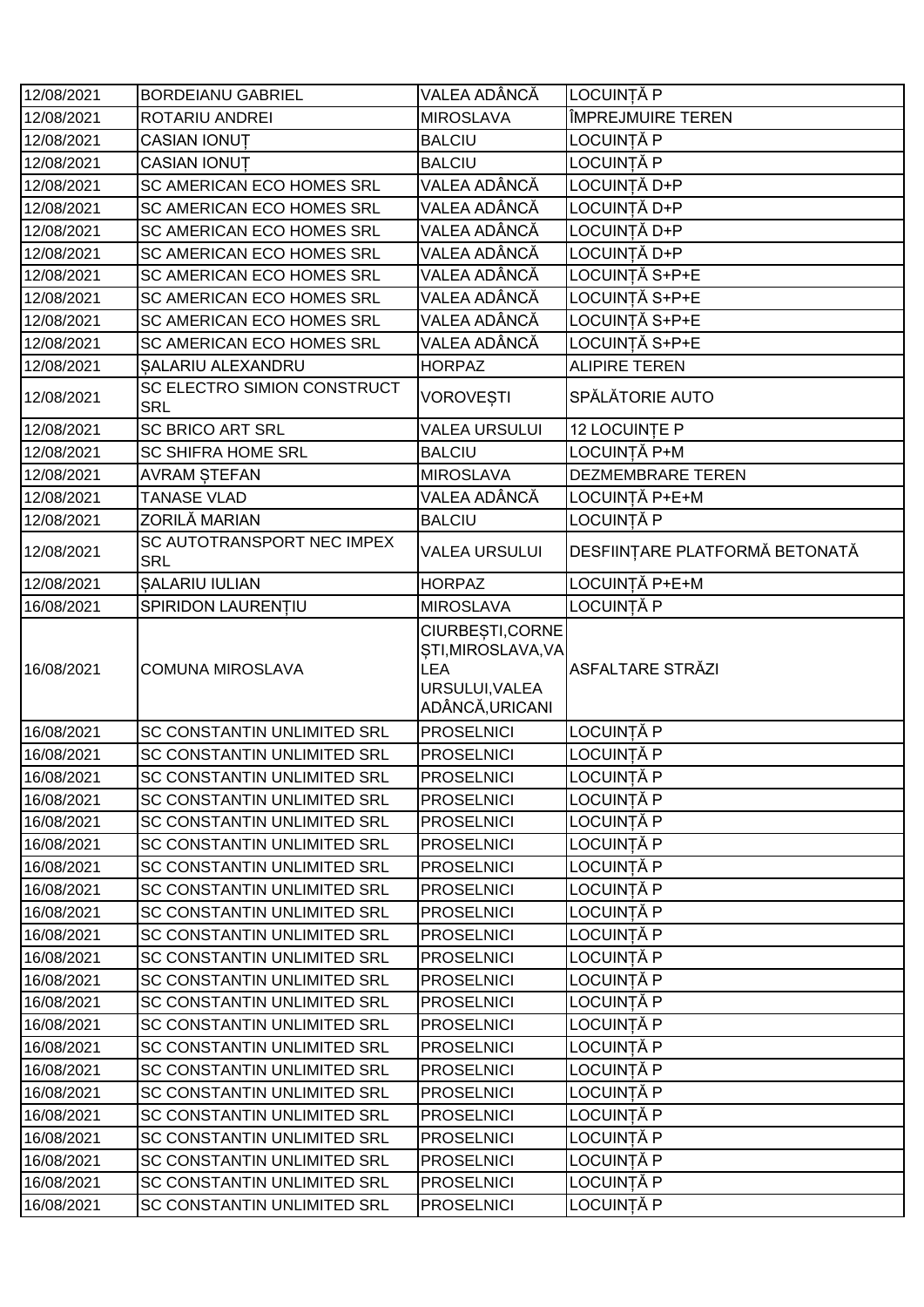| 16/08/2021 | <b>SC CONSTANTIN UNLIMITED SRL</b>      | <b>PROSELNICI</b>    | LOCUINȚĂ P                                             |
|------------|-----------------------------------------|----------------------|--------------------------------------------------------|
| 16/08/2021 | SC CONSTANTIN UNLIMITED SRL             | <b>PROSELNICI</b>    | LOCUINȚĂ P                                             |
| 16/08/2021 | SC CONSTANTIN UNLIMITED SRL             | <b>PROSELNICI</b>    | LOCUINȚĂ P                                             |
| 16/08/2021 | SC CONSTANTIN UNLIMITED SRL             | <b>PROSELNICI</b>    | LOCUINȚĂ P                                             |
| 16/08/2021 | SC CONSTANTIN UNLIMITED SRL             | <b>PROSELNICI</b>    | LOCUINȚĂ P                                             |
| 16/08/2021 | SC CONSTANTIN UNLIMITED SRL             | <b>PROSELNICI</b>    | LOCUINȚĂ P                                             |
| 16/08/2021 | SC CONSTANTIN UNLIMITED SRL             | <b>PROSELNICI</b>    | LOCUINȚĂ P                                             |
| 16/08/2021 | SC CONSTANTIN UNLIMITED SRL             | <b>PROSELNICI</b>    | LOCUINȚĂ P                                             |
| 16/08/2021 | <b>SAVIN GIORGIANA</b>                  | <b>HORPAZ</b>        | LOCUINȚĂ P+E                                           |
| 16/08/2021 | <b>CRIVOI COSTEL</b>                    | VALEA ADÂNCĂ         | LOCUINȚĂ P+E                                           |
| 16/08/2021 | SC RESONANCE DISTRIBUTION SRL BRATULENI |                      | C-ȚI MODULARĂ PT.PRODUCȚIE ȘI BIROURI                  |
| 16/08/2021 | PAROHIA CIURBESTI                       | <b>CIURBESTI</b>     | CONSOLIDARE BISERICĂ                                   |
| 17/08/2021 | <b>COMUNA MIROSLAVA</b>                 | <b>CIURBESTI</b>     | DEMOLARE C2,C3-SCOALĂ                                  |
| 17/08/2021 | <b>SC GABMIN INVEST SRL</b>             | VALEA ADÂNCĂ         | <b>DEZMEMBRARE TEREN</b>                               |
| 17/08/2021 | <b>ACATRINEI PAULA</b>                  | <b>CIURBESTI</b>     | LOCUINȚĂ P                                             |
| 17/08/2021 | <b>GHEORGHIU MARIA</b>                  | <b>VALEA URSULUI</b> | LOCUINȚĂ P+E                                           |
| 17/08/2021 | <b>ONUT MARIUS</b>                      | VALEA ADÂNCĂ         | LOCUINȚĂ DUPLEX P+E                                    |
| 17/08/2021 | <b>SC ICORGEO SRL</b>                   | VALEA ADÂNCĂ         | LOCUINȚĂ P+E                                           |
| 17/08/2021 | MODORANU ANDREEA                        | VALEA ADÂNCĂ         | LOCUINȚĂ S+P+E                                         |
| 17/08/2021 | <b>STOICANU AUREL</b>                   | <b>CIURBESTI</b>     | <b>ANEXE GOSPODĂRESTI</b>                              |
| 17/08/2021 | PETRISOR VASILICĂ                       | VALEA ADÂNCĂ         | LOCUINȚĂ P                                             |
| 17/08/2021 | SC TODI FAMILY CONSTRUCT SRL            | <b>VALEA URSULUI</b> | <b>DEZMEMBRARE TEREN</b>                               |
| 17/08/2021 | <b>IRICIUC AURELIA</b>                  | <b>VOROVESTI</b>     | <b>DEZMEMBRARE TEREN</b>                               |
| 17/08/2021 | <b>BALINT MARIUS</b>                    | <b>MIROSLAVA</b>     | LOCUINȚĂ P+M                                           |
| 17/08/2021 | <b>BÎTĂ CRISTIAN</b>                    | <b>VOROVESTI</b>     | LOCUINȚĂ P                                             |
| 17/08/2021 | LUPU ION                                | VALEA ADÂNCĂ         | LOCUINȚĂ DUPLEX P+E                                    |
| 17/08/2021 | <b>HRIB BOGDAN</b>                      | <b>PROSELNICI</b>    | LOCUINȚĂ P+E                                           |
| 17/08/2021 | <b>SC SHIFRA HOME SRL</b>               | <b>BALCIU</b>        | LOCUINTĂ P+M                                           |
| 17/08/2021 | DELGAZ PT.CIUBOTARU<br><b>GHEORGHE</b>  | <b>HORPAZ</b>        | ALIMENTARE CU ENERGIE ELECTRICĂ 20<br>LOCUINȚE         |
| 18/08/2021 | SC GRAL CONSTRUCT SRL                   | VALEA ADÂNCĂ         | EXTINDERE RETEA GAZE NATURALE ȘI<br><b>BRANSAMENTE</b> |
| 18/08/2021 | SC STIRBEI DAV COMPANY SRL              | <b>VOROVESTI</b>     | EXTINDERE REȚEA GAZE NATURALE ȘI<br><b>BRANSAMENTE</b> |
| 18/08/2021 | <b>BENGHIAC CLAUDIA</b>                 | <b>VALEA URSULUI</b> | EXTINDERE REȚEA GAZE NATURALE ȘI<br><b>BRANSAMENTE</b> |
| 18/08/2021 | SC VOROCRIS AUTO SERV SRL               | VOROVEȘTI            | EXTINDERE REȚEA GAZE NATURALE ȘI<br><b>BRANSAMENT</b>  |
| 18/08/2021 | <b>BAHRIM MIHAI</b>                     | <b>BALCIU</b>        | EXTINDERE REȚEA GAZE NATURALE ȘI<br><b>BRANSAMENT</b>  |
| 18/08/2021 | SC ARES CONSTRUCT IASI SRL              | VALEA ADÂNCĂ         | EXTINDERE REȚEA GAZE NATURALE ȘI<br><b>BRANSAMENT</b>  |
| 18/08/2021 | <b>STEFANIU MIHAI</b>                   | <b>CORNEȘTI</b>      | EXTINDERE REȚEA GAZE NATURALE ȘI<br><b>BRANSAMENT</b>  |
| 18/08/2021 | <b>RUSU GHEORGHE</b>                    | <b>MIROSLAVA</b>     | EXTINDERE REȚEA GAZE NATURALE ȘI<br><b>BRANSAMENT</b>  |
| 18/08/2021 | <b>CIUBOTARU GHEORGHE</b>               | <b>HORPAZ</b>        | EXTINDERE REȚEA GAZE NATURALE ȘI<br><b>BRANSAMENT</b>  |
| 18/08/2021 | <b>SC IOAN GRUP SRL</b>                 | <b>HORPAZ</b>        | EXTINDERE REȚEA GAZE NATURALE ȘI<br><b>BRANSAMENTE</b> |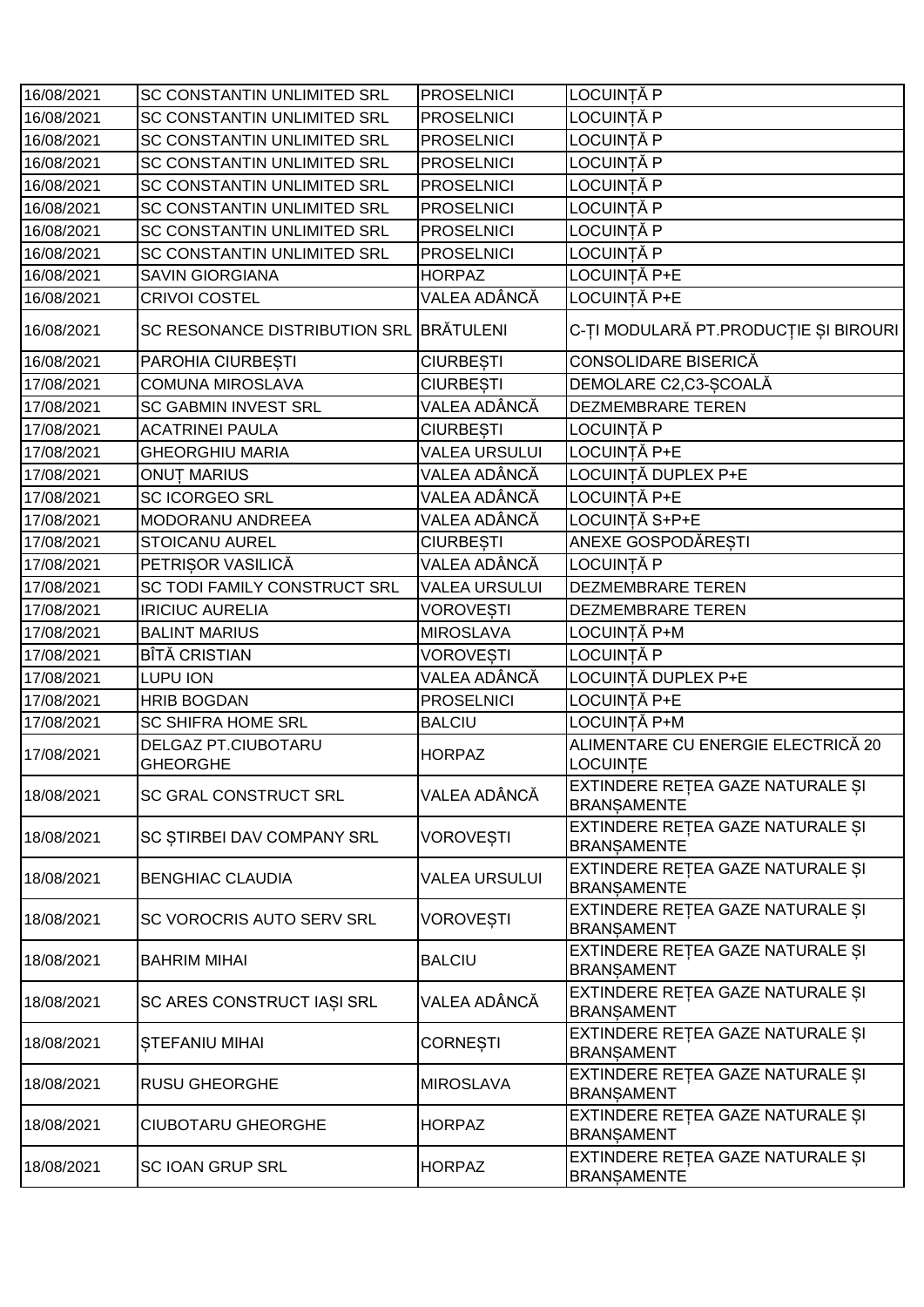| 18/08/2021 | PETRISOR MARIUS                                 | VALEA ADÂNCĂ         | EXTINDERE RETEA GAZE NATURALE SI<br><b>BRANSAMENT</b>        |
|------------|-------------------------------------------------|----------------------|--------------------------------------------------------------|
| 18/08/2021 | <b>GIURGI IULIAN</b>                            | VALEA ADÂNCĂ         | EXTINDERE REȚEA GAZE NATURALE ȘI<br><b>BRANSAMENT</b>        |
| 18/08/2021 | <b>MOISĂ IULIAN</b>                             | VALEA ADÂNCĂ         | EXTINDERE RETEA GAZE NATURALE ȘI<br><b>BRANSAMENT</b>        |
| 18/08/2021 | <b>ILIE MIHAI GABRIEL</b>                       | VALEA ADÂNCĂ         | EXTINDERE RETEA GAZE NATURALE SI<br><b>BRANSAMENT</b>        |
| 18/08/2021 | <b>SC MEGA&amp;STAYLING SRL</b>                 | VALEA ADÂNCĂ         | EXTINDERE RETEA GAZE NATURALE ȘI<br><b>BRANSAMENT</b>        |
| 18/08/2021 | UNGURIANU IOAN                                  | VALEA ADÂNCĂ         | EXTINDERE REȚEA GAZE NATURALE ȘI<br><b>BRANSAMENT</b>        |
| 18/08/2021 | TUDOS MATILDA                                   | VALEA ADÂNCĂ         | EXTINDERE REȚEA GAZE NATURALE ȘI<br><b>BRANSAMENT</b>        |
| 18/08/2021 | <b>BĂRBIERU CIPRIAN</b>                         | VALEA ADÂNCĂ         | EXTINDERE RETEA GAZE NATURALE ȘI<br><b>BRANSAMENT</b>        |
| 18/08/2021 | <b>STANCU GABRIEL</b>                           | VALEA ADÂNCĂ         | EXTINDERE REȚEA GAZE NATURALE ȘI<br><b>BRANSAMENT</b>        |
| 20/08/2021 | <b>COMUNA MIROSLAVA</b>                         | <b>BRÄTULENI</b>     | POD PESTE BAHLUI                                             |
| 19/08/2021 | GABĂR GEORGICĂ                                  | VALEA ADÂNCĂ         | <b>ALIPIRE TEREN</b>                                         |
| 19/08/2021 | <b>VICOL DUMITRU</b>                            | <b>CIURBESTI</b>     | <b>DEZMEMBRARE TEREN</b>                                     |
| 19/08/2021 | <b>SC MIXELA GRUP SRL</b>                       | <b>VOROVESTI</b>     | LOCUINTĂ S+P+E                                               |
| 19/08/2021 | <b>GRASU SORIN SI MURARU</b><br><b>CORNELIA</b> | <b>VALEA URSULUI</b> | LOCUINȚĂ P+M                                                 |
| 19/08/2021 | <b>RUS IOAN</b>                                 | <b>HORPAZ</b>        | <b>ALIPIRE TEREN</b>                                         |
| 19/08/2021 | <b>LAZĂR GABRIEL</b>                            | <b>BALCIU</b>        | <b>ALIPIRE TEREN</b>                                         |
| 19/08/2021 | <b>FILIP MIHAELA</b>                            | <b>BRÄTULENI</b>     | <b>DEZMEMBRARE TEREN</b>                                     |
| 19/08/2021 | <b>VOINESCU CONSTANTIN</b>                      | <b>BALCIU</b>        | LOCUINȚĂ DUPLEX P+E                                          |
| 19/08/2021 | SC SUN RESIDENCE SRL                            | VALEA ADÂNCĂ         | ALIMENTARE CU ENERGIE ELECTRICĂ<br><b>LOCUINTE COLECTIVE</b> |
| 19/08/2021 | SC ADAMANT PROPERTIERS SRL                      | <b>HORPAZ</b>        | ALIMENTRE CU ENERGIE ELECTRICĂ 7<br>LOCUINȚE                 |
| 19/08/2021 | <b>ALEXII ION</b>                               | VALEA ADÂNCĂ         | EXTINDERE LOCUINȚĂ                                           |
| 19/08/2021 | BĂRBIERU BOGDAN                                 | <b>GĂURENI</b>       | <b>INFORMARE</b>                                             |
| 19/08/2021 | AGACHE RĂZVAN                                   | <b>MIROSLAVA</b>     | LOCUINȚĂ D+P+M                                               |
| 19/08/2021 | <b>ADAMACHE CONSTANTIN</b>                      | GĂURENI              | LOCUINȚĂ P+E                                                 |
| 19/08/2021 | DRĂGHICI NARCIS                                 | <b>VOROVESTI</b>     | LOCUINTĂ S+P+E                                               |
| 19/08/2021 | <b>BONDAR IONEL</b>                             | <b>VALEA URSULUI</b> | LOCUINȚĂ P+E                                                 |
| 19/08/2021 | SÂEGHIE DRAGOS                                  | <b>BALCIU</b>        | LOCUINTĂ P+E+M                                               |
| 19/08/2021 | SANDU MĂDĂLINA                                  | <b>DANCAS</b>        | LOCUINȚĂ P+E                                                 |
| 19/08/2021 | <b>MANTALE ANDREI</b>                           | <b>BALCIU</b>        | LOCUINȚĂ P                                                   |
| 19/08/2021 | <b>MANTALE IOAN</b>                             | <b>BALCIU</b>        | LOCUINȚĂ P                                                   |
| 19/08/2021 | <b>DELEANU EUGEN</b>                            | <b>MIROSLAVA</b>     | LOCUINȚĂ DUPLEX P+E                                          |
| 19/08/2021 | LISNEANU CONSTANTIN                             | VALEA ADÂNCĂ         | LOCUINȚĂ P+E                                                 |
| 20/08/2021 | <b>LISMAN TIBERIU</b>                           | <b>BALCIU</b>        | ANEXE GOSPODĂRESTI                                           |
| 20/08/2021 | ANICULĂESEI ANDREI                              | VALEA ADÂNCĂ         | 2 LOCUINTE P+E                                               |
| 19/08/2021 | SC SUN RESIDENCE SRL                            | VALEA ADÂNCĂ         | <b>ALIPIRE TEREN</b>                                         |
| 19/08/2021 | PĂDURARIU MIHAI                                 | <b>PROSELNICI</b>    | <b>ALIPIRE TEREN</b>                                         |
| 19/08/2021 | <b>VIERU CONSTANTIN</b>                         | <b>HORPAZ</b>        | DEZMEMBRARE TEREN                                            |
| 19/08/2021 | VRÎNCEANU GHEORGHE                              | <b>PROSELNICI</b>    | <b>ALIPIRE TEREN</b>                                         |
| 19/08/2021 | <b>IACOB ANA</b>                                | <b>HORPAZ</b>        | DEZMEMBRARE TEREN                                            |
|            | <b>BONTAS FĂNICĂ</b>                            |                      | LOCUINȚĂ P                                                   |
| 20/08/2021 |                                                 | <b>HORPAZ</b>        |                                                              |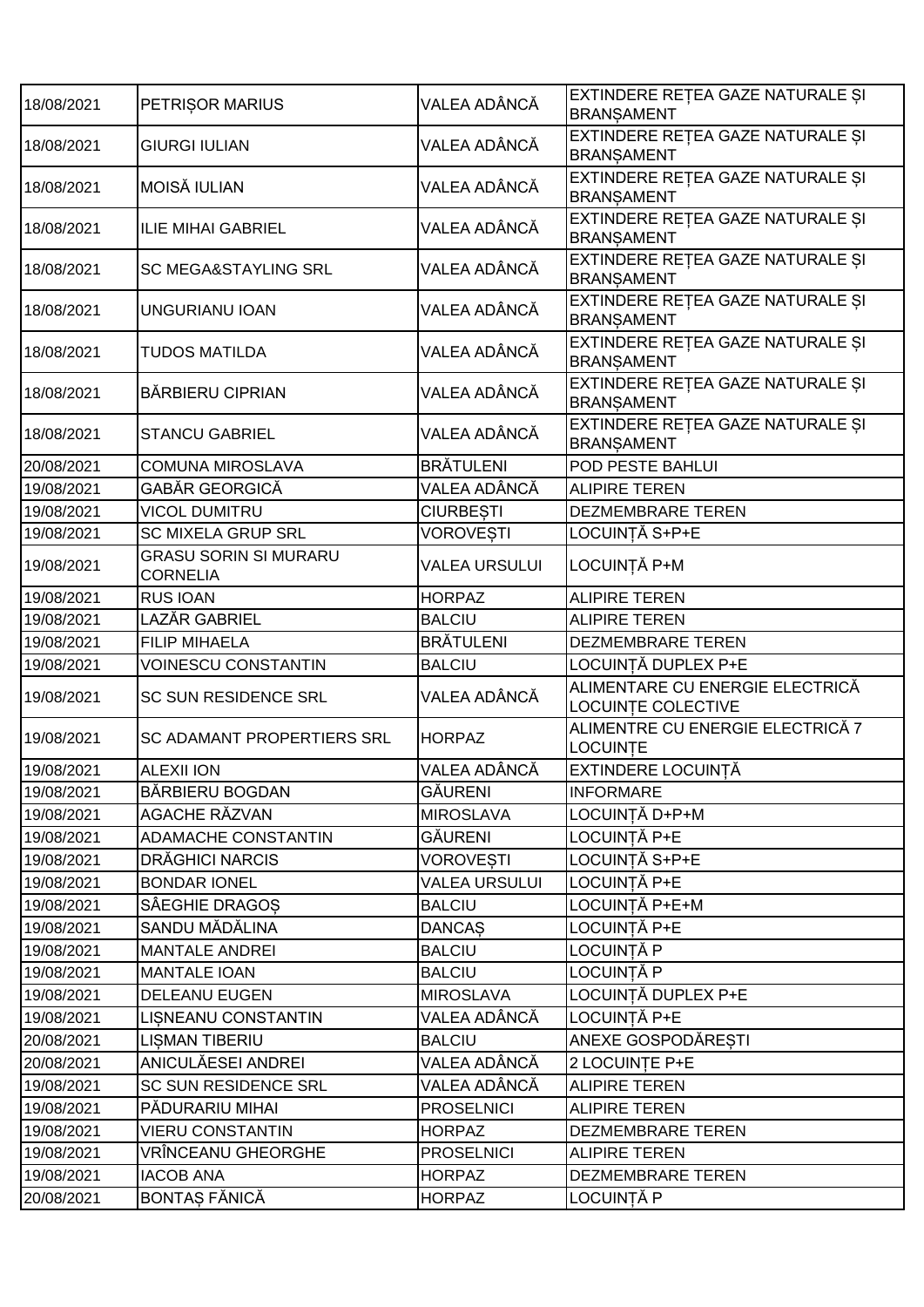| 20/08/2021 | <b>ALIZOAEI MARIANA</b>                          | <b>CIURBESTI</b>     | LOCUINȚĂ P+M                                           |
|------------|--------------------------------------------------|----------------------|--------------------------------------------------------|
| 20/08/2021 | <b>SCRIPCARU LAURENTA</b>                        | VALEA ADÂNCĂ         | LOCUINTĂ S+P+E                                         |
| 20/08/2021 | <b>ANDRIESCU NECULAI</b>                         | <b>CIURBEȘTI</b>     | LOCUINȚĂ P                                             |
| 20/08/2021 | SC PAN HOUSE SRL                                 | VALEA ADÂNCĂ         | <b>DEZMEMBRARE TEREN</b>                               |
| 19/08/2021 | UNGURIANU CRISTIAN                               | GĂURENI              | LOCUINȚĂ P+E                                           |
| 19/08/2021 | TANASĂ GHIORGHI                                  | <b>CIURBESTI</b>     | TEREN TENIS, VESTIAR, GRUP SANITAR                     |
| 19/08/2021 | FĂGĂTEANU VASILICA                               | GĂURENI              | LOCUINȚĂ P+E                                           |
| 18/08/2021 | <b>SC DELGAZ GRID</b>                            | <b>PROSELNICI</b>    | EXTINDERE REȚEA ELECTRICĂ<br>STR.COCORILOR             |
| 23/08/2021 | GRIGORE FĂNICĂ                                   | <b>VALEA URSULUI</b> | CONSTITUIRE DREPT DE SERVITUTE                         |
| 23/08/2021 | <b>NEAMTU LUCIAN</b>                             | <b>MIROSLAVA</b>     | ÎMPREJMUIRE TEREN                                      |
| 23/08/2021 | PALADI RADU                                      | VALEA ADÂNCĂ         | LOCUINȚĂ P+E                                           |
| 23/08/2021 | <b>BONTAS REMUS</b>                              | GĂURENI              | EXTINDERE LOCUINȚĂ                                     |
| 23/08/2021 | <b>TURCAN IULIAN</b>                             | <b>MIROSLAVA</b>     | LOCUINȚĂ S+P+E                                         |
| 23/08/2021 | CHELĂRESCU ANTUZA                                | <b>HORPAZ</b>        | LOCUINȚĂ S+P+E                                         |
| 23/08/2021 | <b>SC LUCIMAR SRL</b>                            | <b>HORPAZ</b>        | DEMOLARE C1                                            |
| 23/08/2021 | IONESCU STEFĂNICĂ                                | <b>MIROSLAVA</b>     | DEMOLARE C2, LOCUINȚĂ P                                |
| 24/08/2021 | <b>DRĂGHICI NARCIS</b>                           | <b>VOROVESTI</b>     | LOCUINȚĂ S+P+E                                         |
| 24/08/2021 | SC AUTOZOOM DEVELOPMENT<br><b>GRUP SRL</b>       | <b>MIROSLAVA</b>     | LOCUINȚĂ P                                             |
| 24/08/2021 | DIARCIUC MIHAELA și VALENTIN<br><b>SEBASTIAN</b> | VALEA ADÂNCĂ         | LOCUINȚĂ P+E                                           |
| 24/08/2021 | <b>BARBACARIU MARINELA</b>                       | VOROVEȘTI            | SCIMBARE DESTINAȚIE DIN ANEXĂ ÎN<br>LOCUINȚĂ           |
| 24/08/2021 | CASIAN IONUT                                     | <b>BALCIU</b>        | LOCUINȚĂ P                                             |
| 24/08/2021 | <b>IORDĂCHESCU MITICĂ</b>                        | VALEA ADÂNCĂ         | DEZMEMBRARE TEREN                                      |
| 24/08/2021 | <b>BORDEI FLORIN</b>                             | <b>MIROSLAVA</b>     | LOCUINȚĂ P+E                                           |
| 24/08/2021 | <b>BORDEI FLORIN</b>                             | <b>MIROSLAVA</b>     | LOCUINȚĂ P+E                                           |
| 24/08/2021 | <b>ARVINTE MIHAI</b>                             | <b>DANCAS</b>        | DEZMEMBRARE TEREN                                      |
| 24/08/2021 | <b>CIORNOHAC NICOLETA</b>                        | <b>MIROSLAVA</b>     | DEZMEMBRARE TEREN                                      |
| 24/08/2021 | <b>SC MUNTEAN FOREST SRL</b>                     | VALEA ADÂNCĂ         | LOCUINȚĂ P                                             |
| 24/08/2021 | <b>STRATULAT VIOREL</b>                          | VALEA ADÂNCĂ         | LOCUINȚĂ P+E+M                                         |
| 24/08/2021 | CIOCHINĂ ALEXANDRU                               | VALEA ADÂNCĂ         | <b>ALIPIRE TEREN</b>                                   |
| 24/08/2021 | SFECLES PETRU                                    | VALEA ADÂNCĂ         | LOCUINȚĂ S+P+E                                         |
| 24/08/2021 | <b>FLOREA MARIANA</b>                            | <b>MIROSLAVA</b>     | DEZMEMBRARE TEREN                                      |
| 24/08/2021 | <b>FLOREA MARIANA</b>                            | <b>MIROSLAVA</b>     | DEZMEMBRARE TEREN                                      |
| 24/08/2021 | <b>FLOREA MARIANA</b>                            | <b>MIROSLAVA</b>     | DEZMEMBRARE TEREN                                      |
| 24/08/2021 | <b>ENE OANA</b>                                  | <b>CORNESTI</b>      | LOCUINȚĂ P                                             |
| 24/08/2021 | PĂTRAȘCU MARIAN                                  | <b>MIROSLAVA</b>     | INTRARE ÎN LEGALITATE ANEXĂ<br>GOSPODĂREASCĂ           |
| 24/08/2021 | ROMAN EMILIAN ADRIAN ȘI ANCA                     | VALEA ADÂNCĂ         | INTRARE ÎN LEGALITATE LOCUINȚĂ D+P+M                   |
| 24/08/2021 | POPA IOAN                                        | <b>MIROSLAVA</b>     | <b>ALIPIRE TEREN</b>                                   |
| 24/08/2021 | PÎRCIU DAN                                       | <b>VALEA URSULUI</b> | LOCUINȚĂ P+E+M                                         |
| 24/08/2021 | SC DELGAZ GRID SA                                | <b>VALEA URSULUI</b> | EXTINDERE REȚEA ELECTRICĂ STR.BECIUL<br><b>DOMNESC</b> |
| 25/08/2021 | <b>BORDEIANU PAMFILIA</b>                        | <b>CIURBEȘTI</b>     | LOCUINȚĂ                                               |
| 25/08/2021 | DRĂGHICI NARCIS                                  | <b>VOROVESTI</b>     | LOCUINȚĂ S+P+E                                         |
| 25/08/2021 | <b>DIACONU REMUS</b>                             | GĂURENI              | LOCUINȚĂ P+E                                           |
| 25/08/2021 | PETRISOR MARIUS                                  | VALEA ADÂNCĂ         | LOCUINȚĂ P                                             |
| 25/08/2021 | SALARIU ALEXANDRU                                | VALEA ADÂNCĂ         | LOCUINȚĂ D+P+M                                         |
|            |                                                  |                      |                                                        |